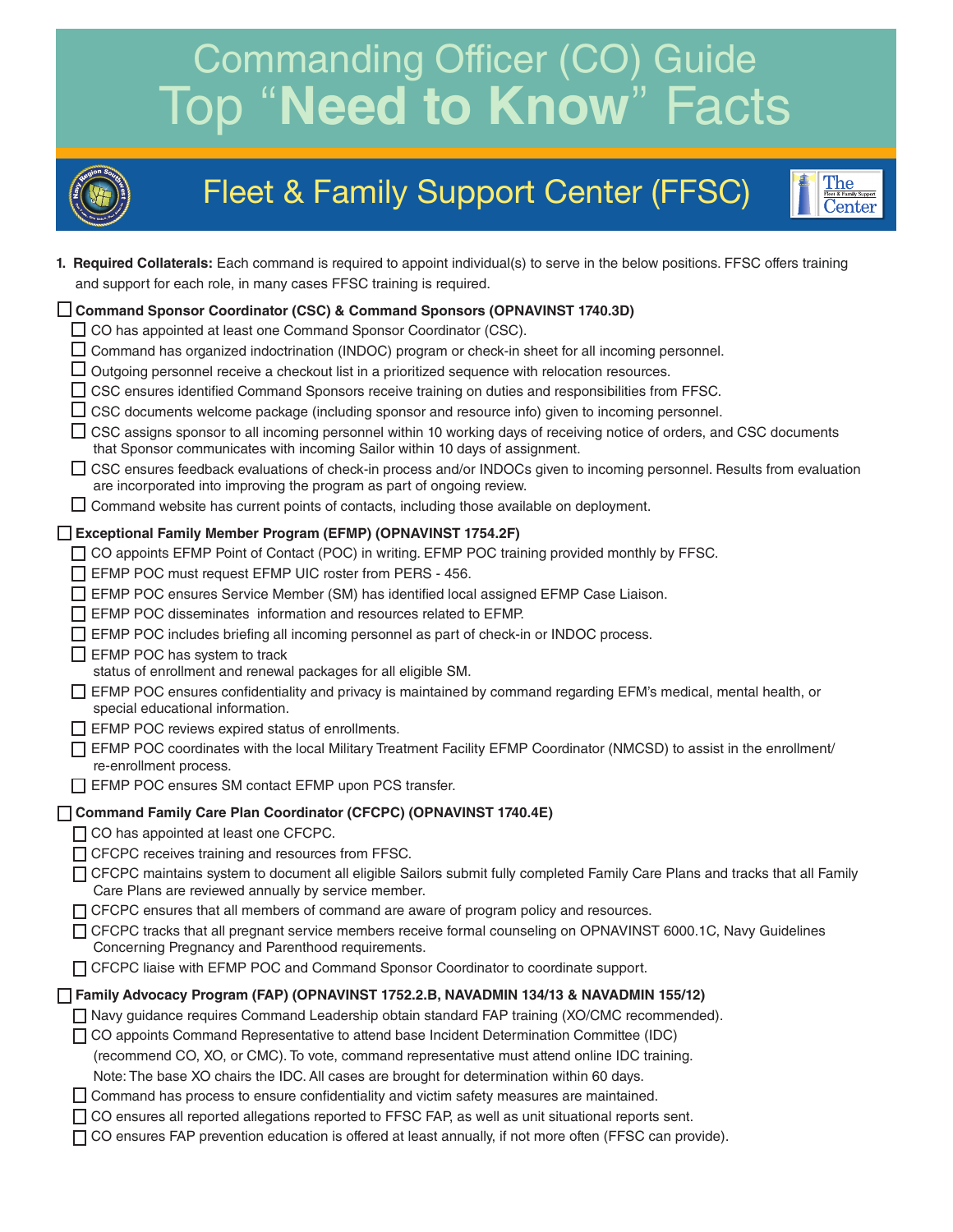| Navy Family Ombudsman (OPNAVINST 1750.1G CH-2)<br>CO appoints at least one Command Ombudsman meeting program and policy criteria.<br>CO signs Ombudsman Appointment Letter and completes Form DD 2793, Volunteer Agreement Form.<br>Command adds Ombudsman to Ombudsman Registry at www.ombudsmanregistry.org and ensures monthly<br>worksheets are submitted (quarterly for reserve commands).<br>Ombudsmen complete Basic Training before or within six weeks of appointment (see FFSC).<br>Ombudsmen must attend Advanced Training/Assemblies for ongoing training.<br>Command provides printed Ombudsman Program Manual to all appointed Ombudsmen.<br>Command has process in place for Ombudsmen to receive appropriate reimbursement.<br>Command establishes process for Ombudsmen to receive roster information.<br>CO identifies "reportable" issues and process for reporting with Ombudsmen.<br>Incoming personnel receive Ombudsman information (welcome package, website, INDOC, etc).<br>Ombudsmen included in command disaster response plan and exercises as appropriate.<br>□ Point of Contact assigned within command to communicate regularly with Ombudsmen.<br>Establish communication/feedback plan with Ombudsmen. |  |
|------------------------------------------------------------------------------------------------------------------------------------------------------------------------------------------------------------------------------------------------------------------------------------------------------------------------------------------------------------------------------------------------------------------------------------------------------------------------------------------------------------------------------------------------------------------------------------------------------------------------------------------------------------------------------------------------------------------------------------------------------------------------------------------------------------------------------------------------------------------------------------------------------------------------------------------------------------------------------------------------------------------------------------------------------------------------------------------------------------------------------------------------------------------------------------------------------------------------------------------|--|
| □ Sexual Assault Prevention & Response (SAPR) (OPNAVINST 1752.1C, DODI 6495.02, SECNAV 1752.4B)<br>□ CO ensures SAPR policy is integral part of daily personnel management and training, including annual<br>training for all hands and incorporation of SAPR brief for incoming personnel into INDOC.<br>□ CO receives CO's Toolkit from FFSC Sexual Assault Response Coordinator within 30 days of assuming<br>command, XO and CMC also required to receive toolkit. Command SAPR team recommended to attend.<br>CO must report to ISIC that toolkit is completed.<br>□ CO uses CO's Checklist provided in toolkit.<br>CO designates unit SAPR Point of Contact (POC) and unit Victim Advocate(s) to support command. Each of these individuals<br>receives required training from FFSC SARC. Prior to being designated in writing, the unit Victim Advocates are required to be<br>credentialed by DoD Sexual Assault Advocate Certification Program (D-SAACP).<br>$\Box$ CO, ISIC representative (when unit is deployed), or other command designated representative attends<br>Sexual Assault Case Management Group (SACMG). Note: base CO or XO chairs SACMG.                                                                      |  |
| Command Individual Augmentee Coordinator (CIAC) (OPNAVINST 1754.6)<br>$\Box$ CO appoints CIAC.<br>CIAC completes online training at www.ia.navy.mil.<br>CIAC uses the Navy Family Accountability & Assessment System (NFAAS) to track support.<br>CIAC meets with FFSC to become familiar with resources to support deployment and homecoming.<br>□ CIAC oversees process to complete Deployment Health Assessments on time, per OPNAV 6100.3.                                                                                                                                                                                                                                                                                                                                                                                                                                                                                                                                                                                                                                                                                                                                                                                           |  |
| Command Transition Officer (CTO) (OPNAVINST 1900.2C)<br>□ CO appoints CTO(s) for all personnel, usually Command Career Counselor.<br>□ CTOs ensure separating personnel fully complete all separation paperwork to include: Pre-separation Counseling<br>(DD2648); Individual Transition Plans (ITP)<br>□ CTO reserves quota in Transition: Goals, Plan, Success (GPS) five-day course (mandatory for all separatees<br>and retirees).<br>□ CTO also shares information on additional two-day tracks (entrepreneurship, technical certification training,<br>and understanding educational benefits). Schedule available on CNIC website.<br>$\Box$ Transition GPS five-day is attended once (goal is one year prior to separation).<br>CTO ensures capstone done and ITP verified by CO/designated authority 90 days before separation.<br>CTO maintains records and submits reports as required.                                                                                                                                                                                                                                                                                                                                       |  |
| Command Financial Specialist (CFS) (OPNAVINST 1740.5D)<br>□ For command with 25+ Sailors, CO appoints one CFS for every 75 members assigned.<br>All CFS's complete FFSC five day-day CFS Training. CFSs shall attend CFS Refresher Training every three years.<br>CO and CMC must meet with CFSs at least quarterly to discuss PFM issues.<br>Command includes CFS in INDOCs, check-in/check-out sheets, and regular training to all personnel.<br>CFS must meet financial overseas screening standards prior to enrollment.<br>All CFSs Designees must complete financial counseling prior to enrolling in CFS Training.<br>Financial Education must only be provided by CFS, FFSC PFM, or approved DoD Financial Education Partner.                                                                                                                                                                                                                                                                                                                                                                                                                                                                                                    |  |
| □ Command Suicide Prevention Coordinator (SPC) (OPNAVINST 1720.4A) and NAVADMIN208/16 on Sailor<br><b>Assistance &amp; Intercept for Life (SAIL)</b><br>□ CO appoints Suicide Prevention Coordinator in writing (SPC) (E-7 or above)<br>□ Ensure command crisis response plan includes process to notify SPC of all suicide related behaviors and timely submission<br>of reports to OPNAV N171 to initiate SAIL referral.<br>SPC ensures annual suicide prevention training is conducted for all hands.<br>□ SPC completes OPNAV (N135) required training.                                                                                                                                                                                                                                                                                                                                                                                                                                                                                                                                                                                                                                                                              |  |
| □ Optional: Family Readiness Group (FRG) (OPNAVINST 1754.5C)<br>Review written bylaws before permitting FRG to use command name.<br>Designate an official command liaison to support FRG. Establish communication/feedback plan.<br>Encourage FRG leadership to attend FFSC training on roles and responsibilities.                                                                                                                                                                                                                                                                                                                                                                                                                                                                                                                                                                                                                                                                                                                                                                                                                                                                                                                      |  |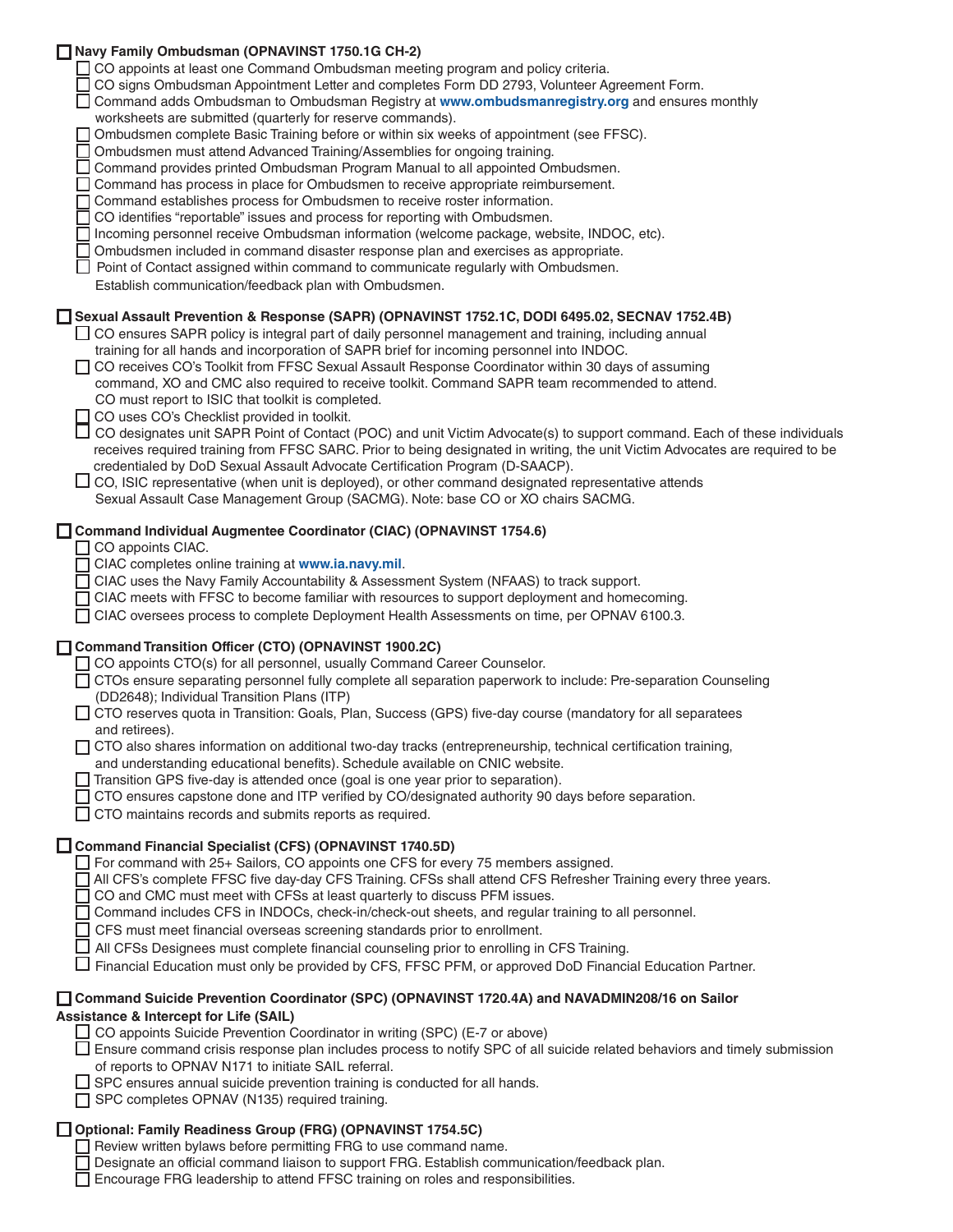- **2. FFSC Programs:** All FFSC programs are free, confidential, and can be completely customized. Customers can access all San Diego FFSC services through Centralized Scheduling at (866) 923-6478 or **cnrsw\_ffcp.censch@navy.mil**. For other locations, visit **www.cnic.navy.mil** for more information.
	- Clinical Counseling
	- Family Advocacy Program (FAP)
	- Domestic Abuse & Sexual Assault Victim Advocacy
	- New Parent Support Home Visits
	- Sexual Assault Prevention & Response (SAPR)
	- Ombudsman Support
	- Family Readiness Group Support
	- Deployment and IA Support
	- Relocation Support
- Resource Referrals
- Exceptional Family Member Program Support
- Personal Financial Management
- Transition Assistance & Family Employment
- Volunteer Opportunities
- Life Skills Workshops & GMTs
- Mass Care & Crisis Response
- Outreach and Community Programs
- **3. Navy Family Accountability & Assessment System (NFAAS):** NFAAS is a tool for personal accountability mustering, crisis case management, and IA case management. Ensure your command leadership team has arranged for CO Representative (COR) access to your UIC in NFAAS.
- **4. Ready Navy and Crisis Response:** The Ready Navy Campaign encourages disaster/crisis preparedness for individuals and families. Learn more at **www.ready.navy.mil**. FFSC offers four crisis teams: mobile outreach, family information call center/phone bank, family assistance centers, and NFAAS Case Managers to respond to each Sailor family crisis assessment. FFSC clinicians can also respond to command-level crises, including suicides, deaths, and other traumatic events.
- **5. Financial Readiness:** Over 80% of clearances are revoked due to financial mismanagement. FFSC can help you build a climate of command support for preventing and resolving financial issues.
- **6. Ombudsman Program:** FFSC offers the required Ombudsman Basic and Advanced Training. FFSC can also assist commands with Ombudsman recruitment tools and appreciation ideas.
- **7. AREA RESOURCE TRAINING:** In San Diego, learn about military and community resources by attending FFSC's 8-hour Leadership Resource Training (LRT). FFSC can also bring a modified version of LRT to the command called Area Resource Training (DART).
- **8. Transition: Goals, Plan, Success (TGPS): Are you aware of how new TGPS requirements will affect your** command? Check out the brief summary below and contact FFSC for more information.
- **9. Operational Stress Control Model:** Do you know the red/orange/yellow/green model for identifying stress levels in commands, individuals, and family units? Use this model to assess stress.
- **10. Navy Leader's Guide for Managing Sailors & Marines in Distress:** Check out **www.nmcphc.med.navy.mil/LGuide** for the latest guide to recognize distress-related behaviors, provide support to personnel, and collaborate with resources to support distressed individuals. Sections include life challenges and self-care for leaders, deployment concerns, stress, medical and mental wellness, crisis/critical incidents, family violence, special needs, separation/retirement, financial issues, sexual assault, and more!



#### **Knowledge Check:**

• Know the four exemptions for TGPS core curriculum participation?

- Know exactly what ITP must contain before you sign?
- Know the policy surrounding bad conduct/dishonorable discharge and separation?
- Has your CCC visited FFSC within the last (60) days?

**If no to any of above, set a time for FFSC to brief you on TGPSrequirements to ensure your command is compliance with this high profile program.**